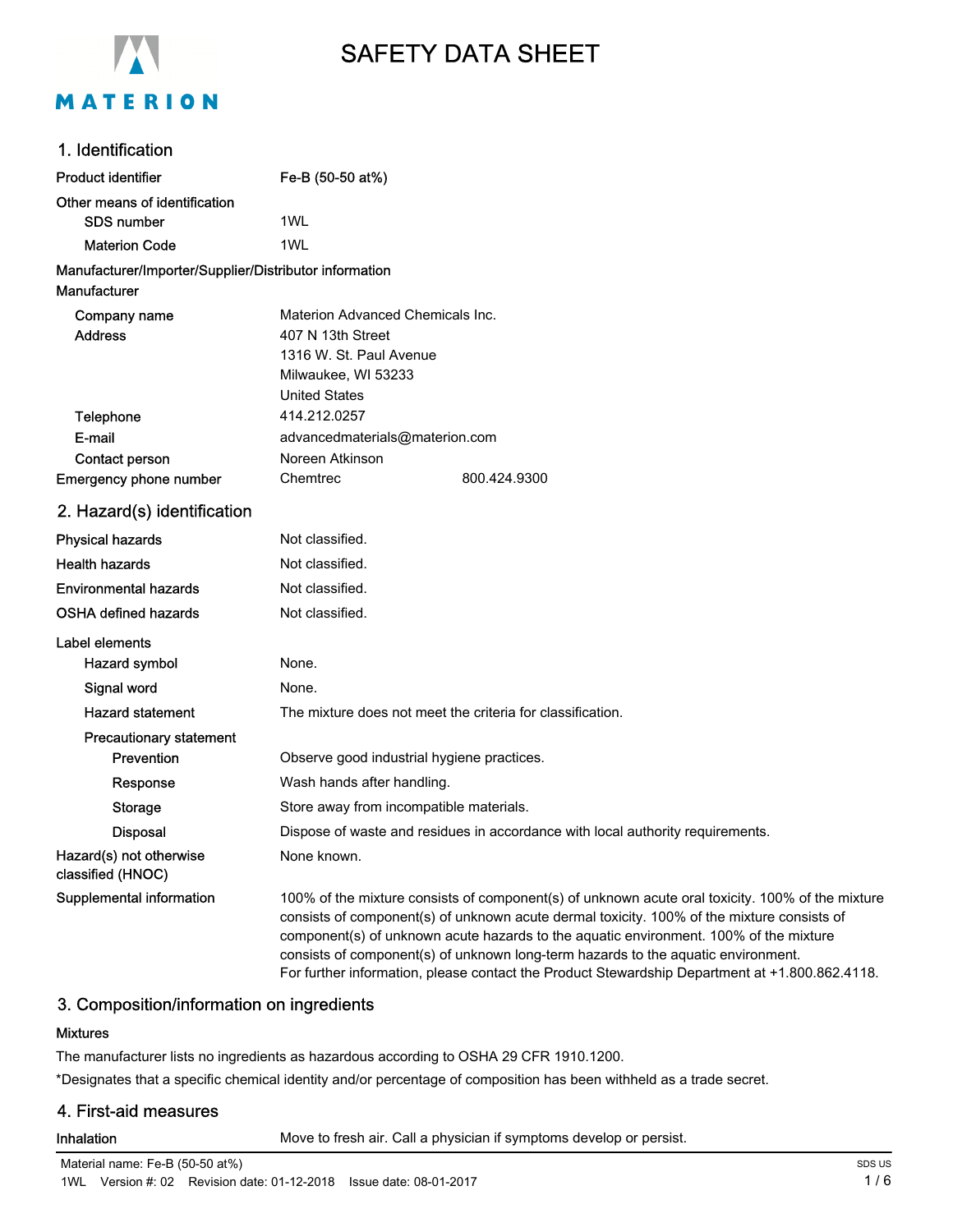| <b>Skin contact</b>                                                          | Wash off with soap and water. Get medical attention if irritation develops and persists.                                                                                                                                                                                                                                                                                                               |  |
|------------------------------------------------------------------------------|--------------------------------------------------------------------------------------------------------------------------------------------------------------------------------------------------------------------------------------------------------------------------------------------------------------------------------------------------------------------------------------------------------|--|
| Eye contact                                                                  | Rinse with water. Get medical attention if irritation develops and persists.                                                                                                                                                                                                                                                                                                                           |  |
| Ingestion                                                                    | Rinse mouth. Get medical attention if symptoms occur.                                                                                                                                                                                                                                                                                                                                                  |  |
| Most important<br>symptoms/effects, acute and<br>delayed                     | Direct contact with eyes may cause temporary irritation.                                                                                                                                                                                                                                                                                                                                               |  |
| Indication of immediate medical<br>attention and special treatment<br>needed | Treat symptomatically.                                                                                                                                                                                                                                                                                                                                                                                 |  |
| <b>General information</b>                                                   | Ensure that medical personnel are aware of the material(s) involved, and take precautions to<br>protect themselves.                                                                                                                                                                                                                                                                                    |  |
| 5. Fire-fighting measures                                                    |                                                                                                                                                                                                                                                                                                                                                                                                        |  |
| Suitable extinguishing media                                                 | Water fog. Foam. Dry chemical powder. Carbon dioxide (CO2).                                                                                                                                                                                                                                                                                                                                            |  |
| Unsuitable extinguishing media                                               | Do not use water jet as an extinguisher, as this will spread the fire.                                                                                                                                                                                                                                                                                                                                 |  |
| Specific hazards arising from<br>the chemical                                | During fire, gases hazardous to health may be formed.                                                                                                                                                                                                                                                                                                                                                  |  |
| Special protective equipment<br>and precautions for firefighters             | Self-contained breathing apparatus and full protective clothing must be worn in case of fire.                                                                                                                                                                                                                                                                                                          |  |
| Fire fighting<br>equipment/instructions                                      | Use water spray to cool unopened containers.                                                                                                                                                                                                                                                                                                                                                           |  |
| Specific methods                                                             | Use standard firefighting procedures and consider the hazards of other involved materials.                                                                                                                                                                                                                                                                                                             |  |
| <b>General fire hazards</b>                                                  | No unusual fire or explosion hazards noted.                                                                                                                                                                                                                                                                                                                                                            |  |
| 6. Accidental release measures                                               |                                                                                                                                                                                                                                                                                                                                                                                                        |  |
| Personal precautions, protective<br>equipment and emergency<br>procedures    | Keep unnecessary personnel away. For personal protection, see section 8 of the SDS.                                                                                                                                                                                                                                                                                                                    |  |
| Methods and materials for<br>containment and cleaning up                     | Stop the flow of material, if this is without risk. Following product recovery, flush area with water.<br>For waste disposal, see section 13 of the SDS.                                                                                                                                                                                                                                               |  |
| <b>Environmental precautions</b>                                             | Avoid discharge into drains, water courses or onto the ground.                                                                                                                                                                                                                                                                                                                                         |  |
| 7. Handling and storage                                                      |                                                                                                                                                                                                                                                                                                                                                                                                        |  |
| Precautions for safe handling                                                | Observe good industrial hygiene practices.                                                                                                                                                                                                                                                                                                                                                             |  |
| Conditions for safe storage,<br>including any incompatibilities              | Store in original tightly closed container. Store away from incompatible materials (see Section 10<br>of the SDS).                                                                                                                                                                                                                                                                                     |  |
| 8. Exposure controls/personal protection                                     |                                                                                                                                                                                                                                                                                                                                                                                                        |  |
| Occupational exposure limits                                                 | No exposure limits noted for ingredient(s).                                                                                                                                                                                                                                                                                                                                                            |  |
| <b>Biological limit values</b>                                               | No biological exposure limits noted for the ingredient(s).                                                                                                                                                                                                                                                                                                                                             |  |
| Appropriate engineering controls                                             | Good general ventilation (typically 10 air changes per hour) should be used. Ventilation rates<br>should be matched to conditions. If applicable, use process enclosures, local exhaust ventilation,<br>or other engineering controls to maintain airborne levels below recommended exposure limits. If<br>exposure limits have not been established, maintain airborne levels to an acceptable level. |  |
| <b>Control parameters</b>                                                    | Follow standard monitoring procedures.                                                                                                                                                                                                                                                                                                                                                                 |  |
| Eye/face protection                                                          | Individual protection measures, such as personal protective equipment<br>Wear safety glasses with side shields (or goggles).                                                                                                                                                                                                                                                                           |  |
| <b>Skin protection</b><br>Hand protection                                    | Wear appropriate chemical resistant gloves.                                                                                                                                                                                                                                                                                                                                                            |  |
| Other                                                                        | Wear suitable protective clothing.                                                                                                                                                                                                                                                                                                                                                                     |  |
| <b>Respiratory protection</b>                                                | In case of insufficient ventilation, wear suitable respiratory equipment.                                                                                                                                                                                                                                                                                                                              |  |
| <b>Thermal hazards</b>                                                       | Wear appropriate thermal protective clothing, when necessary.                                                                                                                                                                                                                                                                                                                                          |  |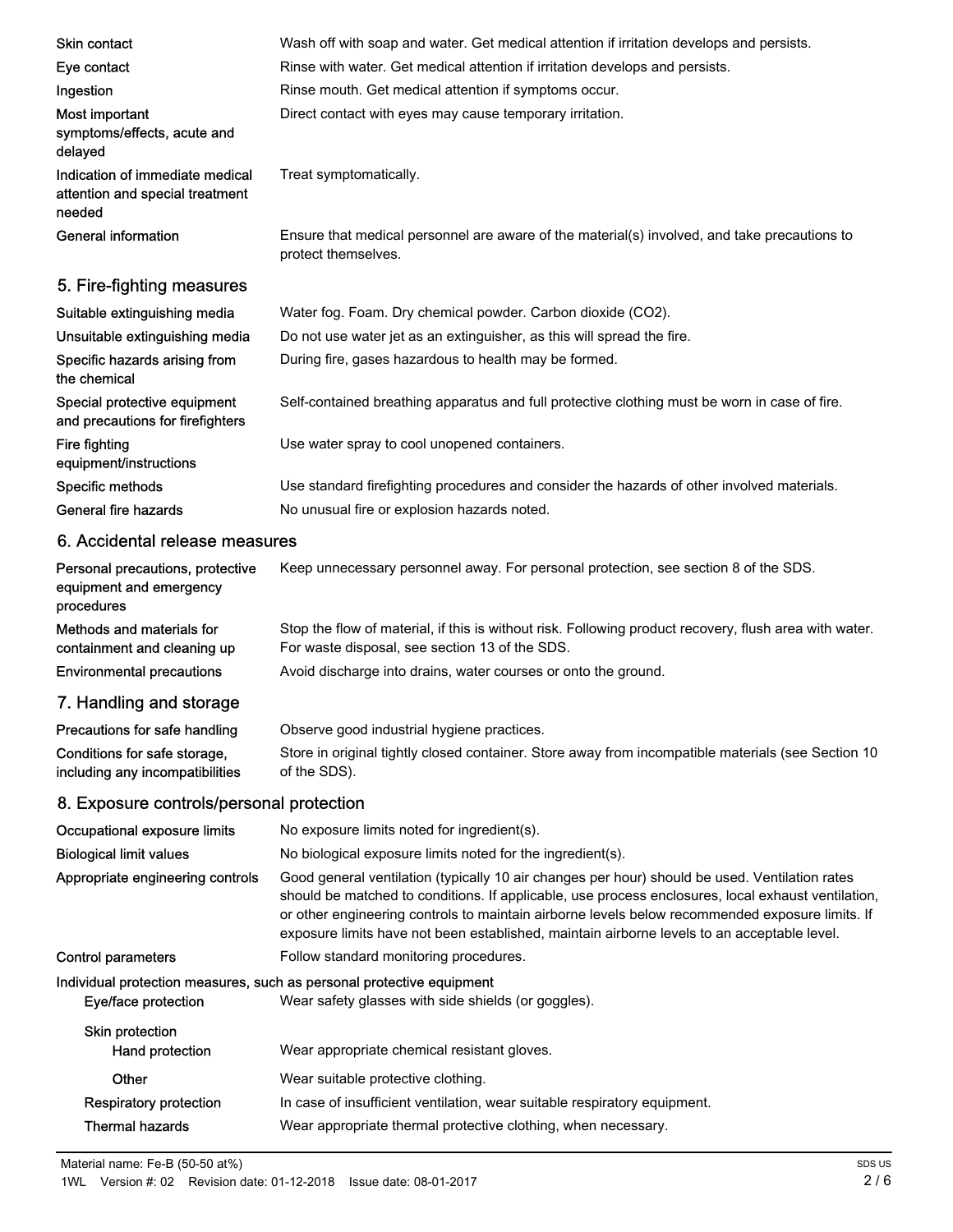General hygiene considerations

Always observe good personal hygiene measures, such as washing after handling the material and before eating, drinking, and/or smoking.

# 9. Physical and chemical properties

| Appearance                                        |                                                                                               |
|---------------------------------------------------|-----------------------------------------------------------------------------------------------|
| <b>Physical state</b>                             | Solid.                                                                                        |
| Form                                              | Solid.                                                                                        |
| Color                                             | Not available.                                                                                |
| Odor                                              | Not available.                                                                                |
| <b>Odor threshold</b>                             | Not available.                                                                                |
| pH                                                | Not available.                                                                                |
| Melting point/freezing point                      | 2800.4 °F (1538 °C) estimated                                                                 |
| Initial boiling point and boiling                 | 5181.8 °F (2861 °C) estimated                                                                 |
| range                                             |                                                                                               |
| Flash point                                       | Not available.                                                                                |
| <b>Evaporation rate</b>                           | Not available.                                                                                |
| Flammability (solid, gas)                         | Not available.                                                                                |
| Upper/lower flammability or explosive limits      |                                                                                               |
| Flammability limit - lower<br>(%)                 | Not available.                                                                                |
| Flammability limit - upper<br>(%)                 | Not available.                                                                                |
| Explosive limit - lower (%)                       | Not available.                                                                                |
| Explosive limit - upper (%)                       | Not available.                                                                                |
| Vapor pressure                                    | 0.00001 hPa estimated                                                                         |
| Vapor density                                     | Not available.                                                                                |
| <b>Relative density</b>                           | Not available.                                                                                |
| Solubility(ies)                                   |                                                                                               |
| Solubility (water)                                | Not available.                                                                                |
| <b>Partition coefficient</b><br>(n-octanol/water) | Not available.                                                                                |
| Auto-ignition temperature                         | 1076 °F (580 °C) estimated                                                                    |
| <b>Decomposition temperature</b>                  | Not available.                                                                                |
| <b>Viscosity</b>                                  | Not available.                                                                                |
| Other information                                 |                                                                                               |
| <b>Density</b>                                    | 2.36 g/cm3 estimated                                                                          |
| <b>Explosive properties</b>                       | Not explosive.                                                                                |
| <b>Oxidizing properties</b>                       | Not oxidizing.                                                                                |
| <b>Specific gravity</b>                           | 2.36 estimated                                                                                |
| 10. Stability and reactivity                      |                                                                                               |
| Reactivity                                        | The product is stable and non-reactive under normal conditions of use, storage and transport. |
| <b>Chemical stability</b>                         | Material is stable under normal conditions.                                                   |
| Possibility of hazardous<br>reactions             | No dangerous reaction known under conditions of normal use.                                   |
| <b>Conditions to avoid</b>                        | Contact with incompatible materials.                                                          |
| Incompatible materials                            | Strong oxidizing agents.                                                                      |
| Hazardous decomposition<br>products               | No hazardous decomposition products are known.                                                |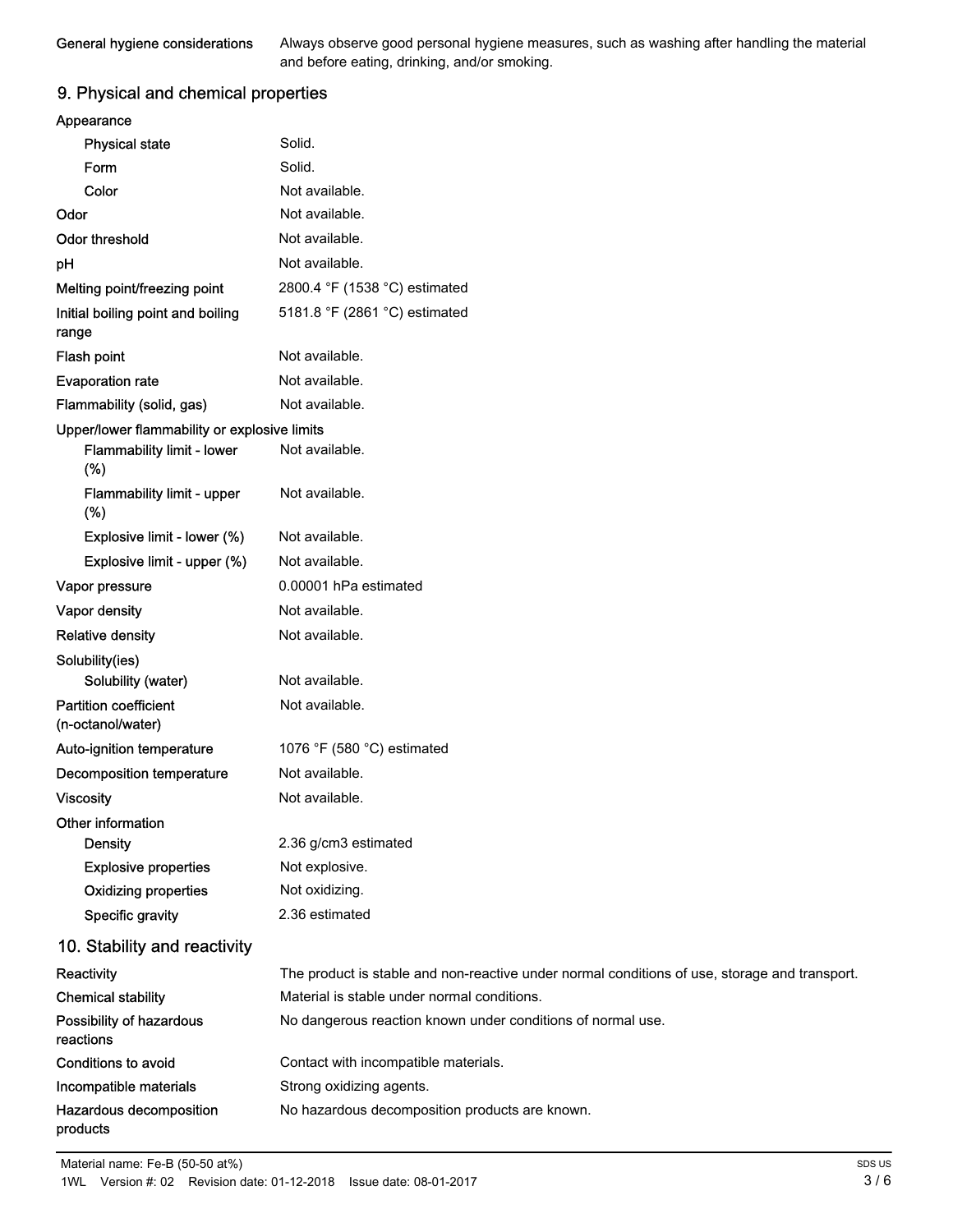# 11. Toxicological information

# Information on likely routes of exposure

| Inhalation                                                                         | No adverse effects due to inhalation are expected.                                                                                                                                                    |
|------------------------------------------------------------------------------------|-------------------------------------------------------------------------------------------------------------------------------------------------------------------------------------------------------|
| Skin contact                                                                       | No adverse effects due to skin contact are expected.                                                                                                                                                  |
| Eye contact                                                                        | Direct contact with eyes may cause temporary irritation.                                                                                                                                              |
| Ingestion                                                                          | Expected to be a low ingestion hazard.                                                                                                                                                                |
| Symptoms related to the<br>physical, chemical and<br>toxicological characteristics | Direct contact with eyes may cause temporary irritation.                                                                                                                                              |
| Information on toxicological effects                                               |                                                                                                                                                                                                       |
| <b>Acute toxicity</b>                                                              | Not known.                                                                                                                                                                                            |
| Skin corrosion/irritation                                                          | Prolonged skin contact may cause temporary irritation.                                                                                                                                                |
| Serious eye damage/eye<br>irritation                                               | Direct contact with eyes may cause temporary irritation.                                                                                                                                              |
| Respiratory or skin sensitization                                                  |                                                                                                                                                                                                       |
| <b>Respiratory sensitization</b>                                                   | Not a respiratory sensitizer.                                                                                                                                                                         |
| <b>Skin sensitization</b>                                                          | This product is not expected to cause skin sensitization.                                                                                                                                             |
| Germ cell mutagenicity                                                             | No data available to indicate product or any components present at greater than 0.1% are<br>mutagenic or genotoxic.                                                                                   |
| Carcinogenicity                                                                    | Not classifiable as to carcinogenicity to humans.                                                                                                                                                     |
| IARC Monographs. Overall Evaluation of Carcinogenicity                             |                                                                                                                                                                                                       |
| Not listed.                                                                        | OSHA Specifically Regulated Substances (29 CFR 1910.1001-1050)                                                                                                                                        |
| Not regulated.<br>Not listed.                                                      | US. National Toxicology Program (NTP) Report on Carcinogens                                                                                                                                           |
| Reproductive toxicity                                                              | This product is not expected to cause reproductive or developmental effects.                                                                                                                          |
| Specific target organ toxicity -<br>single exposure                                | Not classified.                                                                                                                                                                                       |
| Specific target organ toxicity -<br>repeated exposure                              | Not classified.                                                                                                                                                                                       |
| <b>Aspiration hazard</b>                                                           | Not an aspiration hazard.                                                                                                                                                                             |
| 12. Ecological information                                                         |                                                                                                                                                                                                       |
| Ecotoxicity                                                                        | The product is not classified as environmentally hazardous. However, this does not exclude the<br>possibility that large or frequent spills can have a harmful or damaging effect on the environment. |
| Persistence and degradability                                                      |                                                                                                                                                                                                       |
| <b>Bioaccumulative potential</b>                                                   | No data available.                                                                                                                                                                                    |
| Mobility in soil                                                                   | No data available.                                                                                                                                                                                    |
| Other adverse effects                                                              | No other adverse environmental effects (e.g. ozone depletion, photochemical ozone creation<br>potential, endocrine disruption, global warming potential) are expected from this component.            |
| 13. Disposal considerations                                                        |                                                                                                                                                                                                       |
| <b>Disposal instructions</b>                                                       | Collect and reclaim or dispose in sealed containers at licensed waste disposal site.                                                                                                                  |
| Local disposal regulations                                                         | Dispose in accordance with all applicable regulations.                                                                                                                                                |
| Hazardous waste code                                                               | The waste code should be assigned in discussion between the user, the producer and the waste<br>disposal company.                                                                                     |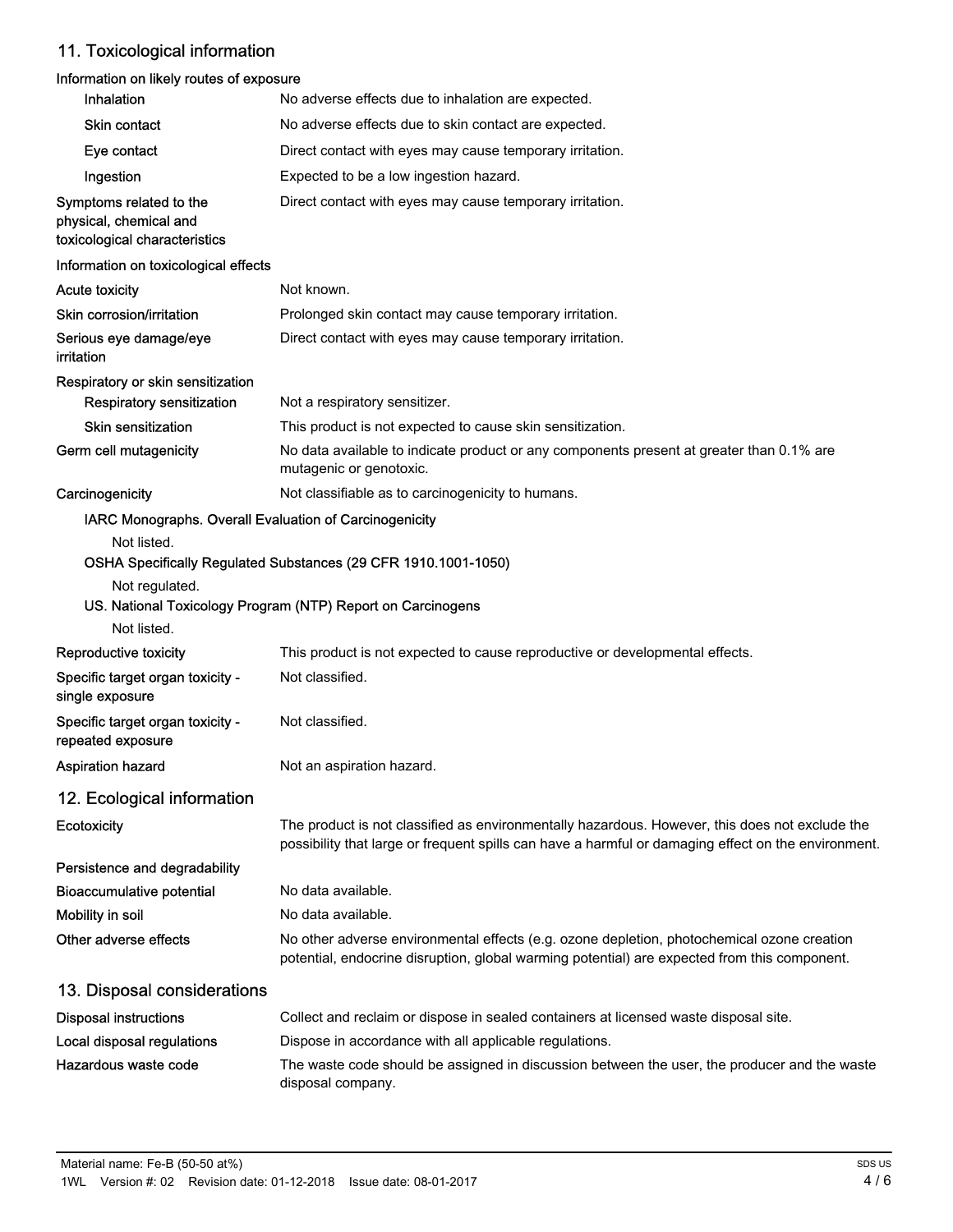| Waste from residues / unused<br>products | Dispose of in accordance with local regulations. Empty containers or liners may retain some<br>product residues. This material and its container must be disposed of in a safe manner (see:<br>Disposal instructions). |
|------------------------------------------|------------------------------------------------------------------------------------------------------------------------------------------------------------------------------------------------------------------------|
| Contaminated packaging                   | Since emptied containers may retain product residue, follow label warnings even after container is<br>emptied. Empty containers should be taken to an approved waste handling site for recycling or<br>disposal.       |

## 14. Transport information

#### **DOT**

Not regulated as dangerous goods.

#### IATA

Not regulated as dangerous goods.

#### IMDG

Not regulated as dangerous goods.

# 15. Regulatory information

#### US federal regulations

This product is not known to be a "Hazardous Chemical" as defined by the OSHA Hazard Communication Standard, 29 CFR 1910.1200.

#### TSCA Section 12(b) Export Notification (40 CFR 707, Subpt. D)

Not regulated.

#### CERCLA Hazardous Substance List (40 CFR 302.4)

Not listed.

#### SARA 304 Emergency release notification

Not regulated.

#### OSHA Specifically Regulated Substances (29 CFR 1910.1001-1050)

#### Not regulated.

Hazard categories

#### Superfund Amendments and Reauthorization Act of 1986 (SARA)

| Immediate Hazard - No  |
|------------------------|
| Delayed Hazard - No    |
| Fire Hazard - No       |
| Pressure Hazard - No   |
| Reactivity Hazard - No |

#### SARA 302 Extremely hazardous substance

Not listed.

#### SARA 311/312 Hazardous No

chemical

#### SARA 313 (TRI reporting)

Not regulated.

#### Other federal regulations

Clean Air Act (CAA) Section 112 Hazardous Air Pollutants (HAPs) List

Not regulated.

# Clean Air Act (CAA) Section 112(r) Accidental Release Prevention (40 CFR 68.130)

| Not regulated. |  |
|----------------|--|
|----------------|--|

| <b>Safe Drinking Water Act</b> | Not regulated. |
|--------------------------------|----------------|
| .                              |                |

| (SDWA) |  |  |
|--------|--|--|
|        |  |  |

California Safe Drinking Water and Toxic Enforcement Act of 1986 (Proposition 65): This material US state regulations

is not known to contain any chemicals currently listed as carcinogens or reproductive toxins.

## 16. Other information, including date of preparation or last revision

| <b>Issue date</b>    | 08-01-2017 |
|----------------------|------------|
| <b>Revision date</b> | 01-12-2018 |
| Version #            | 02         |